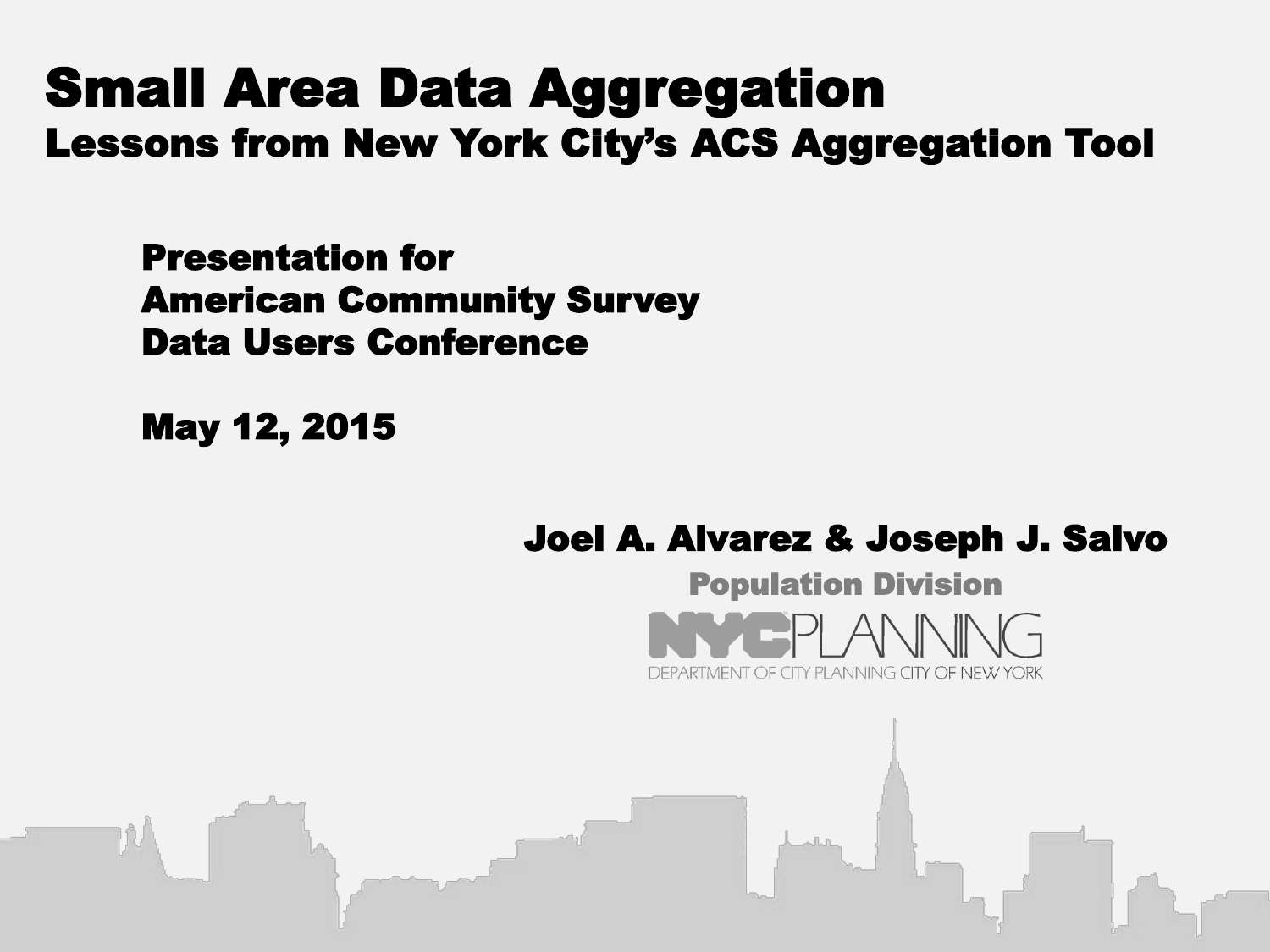

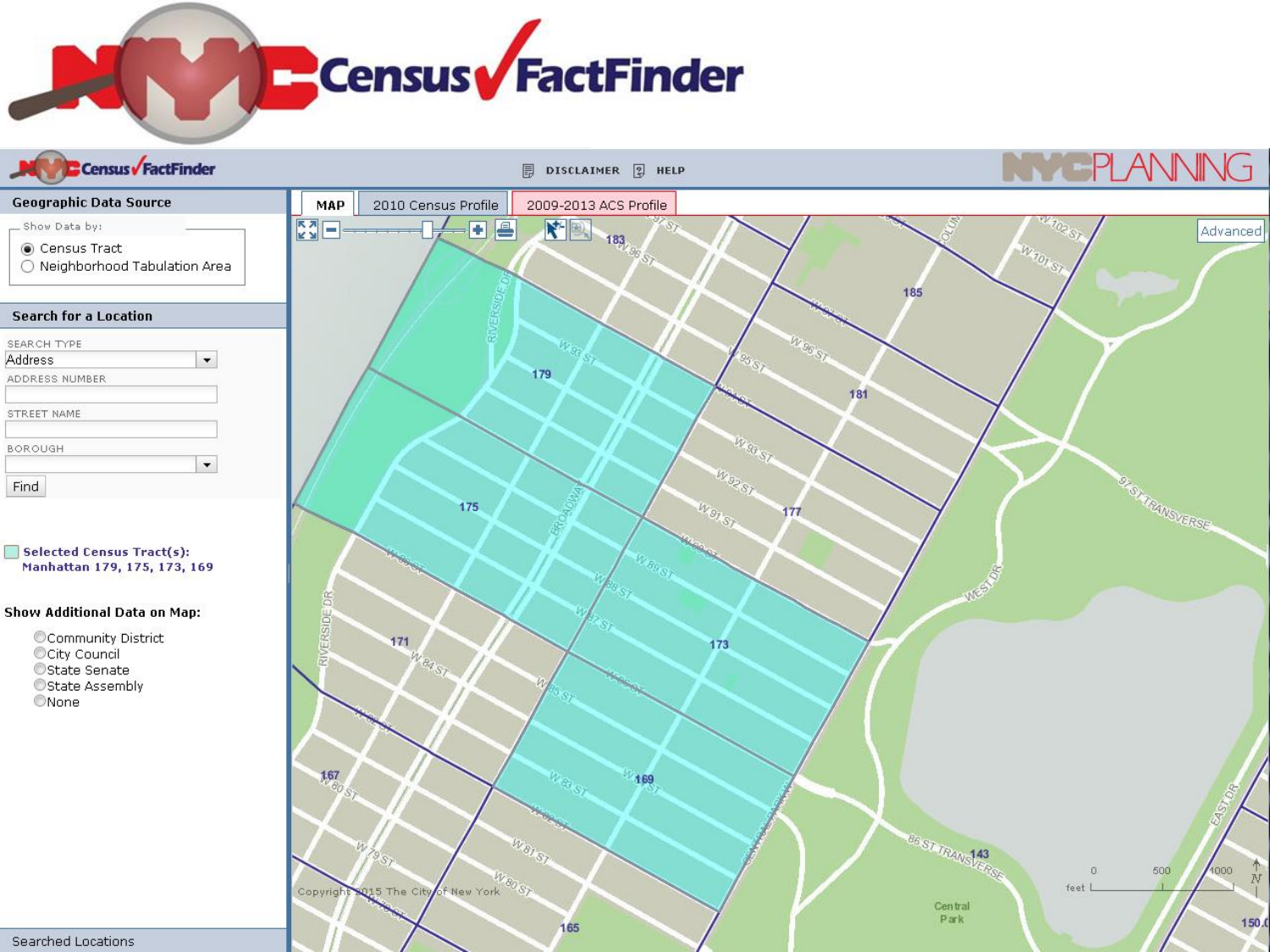# **Census FactFinder**

| <b>D</b> Census <b>FactFinder</b>                         | <b>B</b> DISCLAIMER <b>B</b> HELP                                                                                         |               |                                               |               |                        |  |
|-----------------------------------------------------------|---------------------------------------------------------------------------------------------------------------------------|---------------|-----------------------------------------------|---------------|------------------------|--|
| Geographic Data Source                                    | <b>MAP</b><br>2010 Census Profile<br>2009-2013 ACS Profile                                                                |               |                                               |               |                        |  |
| Show Data by:                                             |                                                                                                                           |               | Selected Tracts: Manhattan 179, 175, 173, 169 |               |                        |  |
| Census Tract                                              |                                                                                                                           |               |                                               |               |                        |  |
| ◯ Neighborhood Tabulation Area                            | Demographics<br>Demographic Change                                                                                        |               |                                               |               | 鲁                      |  |
|                                                           |                                                                                                                           |               | Selected Tracts +                             |               |                        |  |
| <b>Search for a Location</b>                              | <b>Demographic Change</b>                                                                                                 | 2000          | 2010                                          |               | Change, 2000-2010      |  |
| SEARCH TYPE                                               |                                                                                                                           | <b>Number</b> | <b>Number</b>                                 | <b>Number</b> | Percent                |  |
| Address<br>$\blacktriangledown$                           | <b>RACE/HISPANIC ORIGIN</b>                                                                                               |               |                                               |               |                        |  |
| ADDRESS NUMBER                                            | <b>Total population</b>                                                                                                   | 37,854        | 37,160                                        | $-694$        | $-1.8%$                |  |
| STREET NAME                                               | White nonhispanic                                                                                                         | 28,119        | 27,706                                        | $-413$        | $-1.5%$                |  |
|                                                           | Black/African American nonhispanic                                                                                        | 2,269         | 1,914                                         | $-355$        | $-15.6%$               |  |
| <b>BOROUGH</b>                                            | Asian nonhispanic                                                                                                         | 1,665         | 2,148                                         | 483           | 29.0%                  |  |
| ▼                                                         | Some other race nonhispanic                                                                                               | 221           | 190                                           | $-31$         | $-14.0%$               |  |
| Find                                                      | Nonhispanic of two or more races                                                                                          | 668           | 684                                           | 16            | 2.4%                   |  |
|                                                           | Hispanic origin                                                                                                           | 4,912         | 4,518                                         | $-394$        | $-8.0%$                |  |
|                                                           |                                                                                                                           |               |                                               |               |                        |  |
| Selected Census Tract(s):<br>Manhattan 179, 175, 173, 169 | <b>SEX AND AGE</b>                                                                                                        |               |                                               |               |                        |  |
|                                                           | Female                                                                                                                    | 19,929        | 19,830                                        | -99           | $-0.5%$                |  |
|                                                           | Male                                                                                                                      | 17,925        | 17,330                                        | $-595$        | $-3.3%$                |  |
|                                                           |                                                                                                                           |               |                                               |               |                        |  |
|                                                           | Under 5 years                                                                                                             | 1,945         | 2,051                                         | 106           | 5.4%                   |  |
|                                                           | 5 to 9 years                                                                                                              | 1,408         | 1,588                                         | 180           | 12.8%                  |  |
|                                                           | 10 to 14 years                                                                                                            | 1,161         | 1,437                                         | 276           | 23.8%                  |  |
|                                                           | 15 to 19 years                                                                                                            | 1,018         | 1,157                                         | 139           | 13.7%                  |  |
|                                                           | 20 to 24 years                                                                                                            | 1,715         | 1,642                                         | $-73$         | $-4.3%$                |  |
|                                                           | 25 to 29 years                                                                                                            | 3,941         | 3,344                                         | $-597$        | $-15.1%$               |  |
|                                                           | 30 to 34 years                                                                                                            | 4,718         | 3,274                                         | $-1,444$      | $-30.6%$               |  |
|                                                           | 35 to 39 years                                                                                                            | 4,009         | 3,038                                         | $-971$        | $-24.2%$               |  |
|                                                           | 40 to 44 years                                                                                                            | 3,314         | 2,917                                         | $-397$        | $-12.0%$               |  |
|                                                           | 45 to 49 years                                                                                                            | 2,969         | 2,801                                         | $-168$        | $-5.7%$                |  |
|                                                           | 50 to 54 years                                                                                                            | 3,010         | 2,697                                         | $-313$        | $-10.4%$               |  |
|                                                           | <b>EE</b> to EB voore                                                                                                     | 2.202         | 2.847                                         | 0.001         | 1.4 $R$ 0.4 $\text{N}$ |  |
|                                                           | Sources: US Census Bureau, 2000 and 2010 Censuses, SF1<br>Population Division - New York City Department of City Planning |               |                                               |               |                        |  |

 $\mathbf{H}$  .

 $\lceil \cdot \rceil$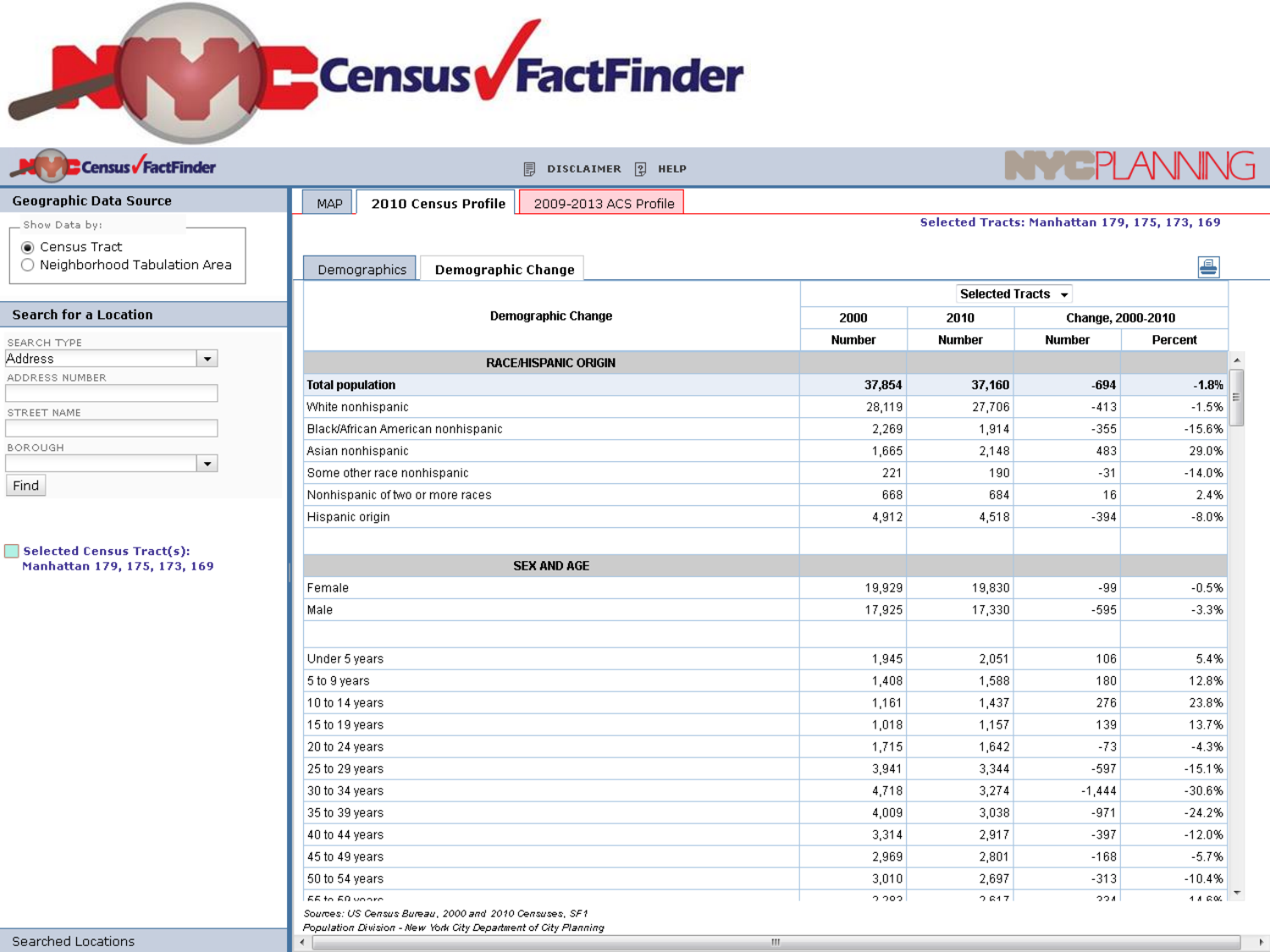

| <b>Census FactFinder</b>                                  | <b>同 DISCLAIMER Q</b> HELP                                                                  |                                                    |            |                   | NY SPLANNI                                           |            |
|-----------------------------------------------------------|---------------------------------------------------------------------------------------------|----------------------------------------------------|------------|-------------------|------------------------------------------------------|------------|
| Geographic Data Source                                    | <b>MAP</b><br>2010 Census Profile<br>2009-2013 ACS Profile                                  |                                                    |            |                   |                                                      |            |
| Show Data by:                                             |                                                                                             |                                                    |            |                   | Selected Census Tracts: Manhattan 169, 173, 175, 179 |            |
| ◉ Census Tract<br>$\bigcirc$ Neighborhood Tabulation Area | Social<br><b>Demographics</b><br>Economic<br>Housing                                        | <b>Reliability Data</b><br>鲁<br>휌<br>◉ Show ○ Hide |            |                   |                                                      |            |
|                                                           |                                                                                             |                                                    |            | Selected Tracts + |                                                      |            |
| <b>Search for a Location</b>                              | <b>Selected Economic Characteristics</b><br>(Grayed values denote less reliable estimates*) | Number                                             |            |                   | Percent                                              |            |
| SEARCH TYPE                                               |                                                                                             | <b>Estimate</b>                                    | MOE        | CV <sup>*</sup>   | Estimate                                             | <b>MOE</b> |
| $\blacktriangledown$<br>Address                           | <b>INCOME AND BENEFITS</b>                                                                  |                                                    |            |                   |                                                      |            |
| ADDRESS NUMBER                                            | <b>Total households</b>                                                                     | 18,049                                             | 592        | 2.0               | 100.0                                                |            |
|                                                           | Less than \$10,000                                                                          | 1,224                                              | 320        | 15.9              | $6.8\,$                                              | 1.8        |
| STREET NAME                                               | \$10,000 to \$14,999                                                                        | 524                                                | 216        | 25.1              | 2.9                                                  | 1.2        |
| <b>BOROUGH</b>                                            | \$15,000 to \$24,999                                                                        | 531                                                | 204        | 23.3              | 2.9                                                  | 1.1        |
| $\blacktriangledown$                                      | \$25,000 to \$34,999                                                                        | 914                                                | 253        | 16.8              | 5.1                                                  | 1.4        |
| Find                                                      | \$35,000 to \$49,999                                                                        | 1,555                                              | 345        | 13.5              | 8.6                                                  | 1.9        |
|                                                           | \$50,000 to \$74,999                                                                        | 2,085                                              | 381<br>313 | 11.1<br>11.0      | 11.6<br>9.6                                          | 2.1<br>1.7 |
|                                                           | \$75,000 to \$99,999<br>\$100,000 to \$149,999                                              | 1,729<br>3,166                                     | 480        | 9.2               | 17.5                                                 | 2.6        |
| $\Box$ Selected Census Tract(s):                          | \$150,000 to \$199,999                                                                      | 2,071                                              | 401        | 11.8              | 11.5                                                 | 2.2        |
| Manhattan 179, 175, 173, 169                              | \$200,000 or more                                                                           | 4,250                                              | 461        | 6.6               | 23.5                                                 | 2.4        |
|                                                           | Median household income (dollars)                                                           | 105,560                                            | 4,796      | 2.8               |                                                      |            |
|                                                           | Mean household income (dollars)                                                             | 177,843                                            | 8,486      | 2.9               |                                                      |            |
|                                                           |                                                                                             |                                                    |            |                   |                                                      |            |
|                                                           | With Supplemental Security Income                                                           | 699                                                | 241        | 21.0              | 3.9 <sub>1</sub>                                     | 1.3        |
|                                                           | With cash public assistance income                                                          | 232                                                | 128        | 33.7              | 1.3                                                  | 0.7        |
|                                                           | With Food Stamp/SNAP benefits in the past 12 months                                         | 966                                                | 306        | 19.3              | 5.4                                                  | 1.7        |
|                                                           |                                                                                             |                                                    |            |                   |                                                      |            |
|                                                           | Families                                                                                    | 8,220                                              | 574        | 4.2               | 100.0                                                |            |
|                                                           | Less than \$10,000                                                                          | 209                                                | 138        | 40.2              | 2.5                                                  | 1.7        |
|                                                           | \$10,000 to \$14,999                                                                        | 77                                                 | 81         | 63.6              | 0.9                                                  | 1.0        |
|                                                           | \$15,000 to \$24,999                                                                        | 212                                                | 173        | 49.5              | 2.6                                                  | 2.1        |
|                                                           | \$25,000 to \$34,999                                                                        | 222                                                | 112        | 30.7              | 2.7                                                  | 1.3        |
|                                                           | \$35,000 to \$49,999                                                                        | 316                                                | 133        | 25.5              | 3.8                                                  | 1.6        |
|                                                           | \$50,000 to \$74,999                                                                        | 525                                                | 198        | 22.9              | 6.4                                                  | 2.4        |
|                                                           | \$75,000 to \$99,999                                                                        | 655                                                | 218        | 20.2              | 8.0                                                  | 2.6        |
|                                                           | \$100,000 to \$149,999                                                                      | 1,617                                              | 377        | 14.2              | 19.7                                                 | 4.4        |
|                                                           | \$150,000 to \$199,999                                                                      | 1,263                                              | 361        | 17.4              | 15.4                                                 | 4.3        |
|                                                           | \$200,000 or more                                                                           | 3,124                                              | 399        | 7.8               | 38.0                                                 | 4.1        |
| Searched Locations                                        | Median family income (dollars)                                                              | 160,965                                            | 10,655     | 4.0               |                                                      |            |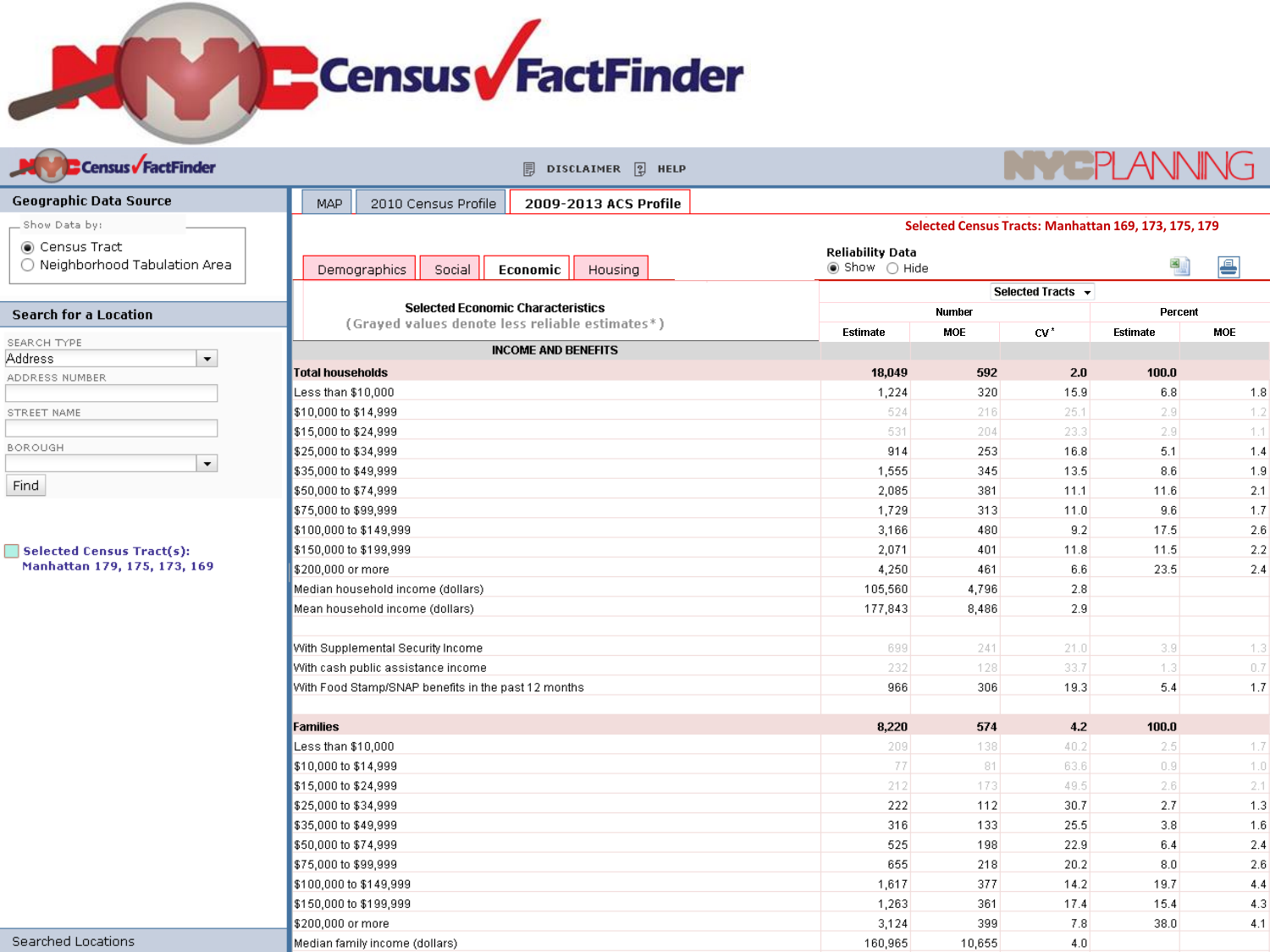# Four Approaches to Error Estimation

Aggregate MOE Calculated for:

Method of **Calculation** 

1. Count estimates

General approximation formula

2. Percent estimates

General approximation formula and published percent formula

3. Median estimates

Modified ACS PUMS formula

4. Mean estimates

Generalized Variance Functions (GVFs)

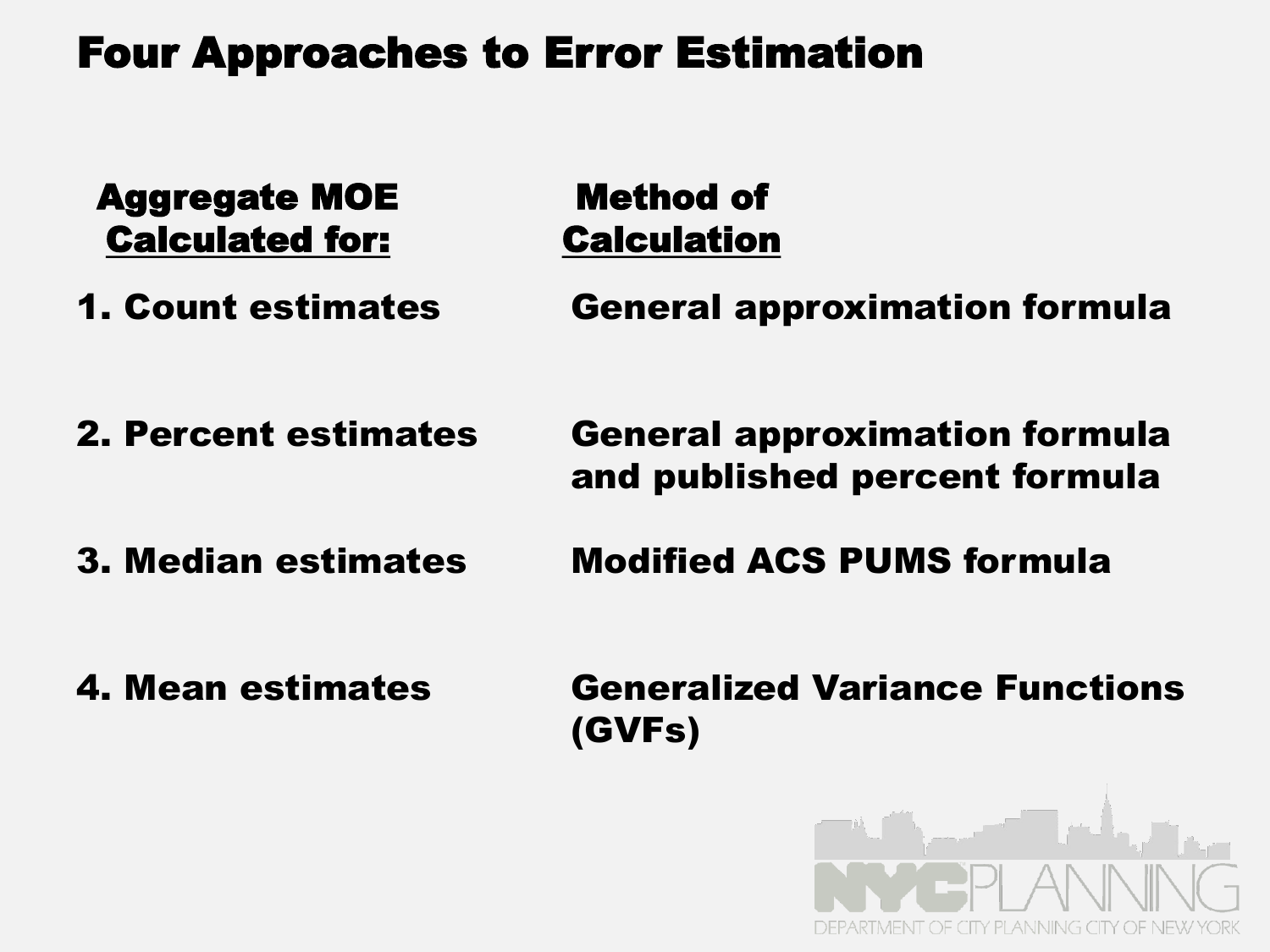# Aggregating Margins of Error (MOEs) Using General Approximation Formula

$$
MOE_{\text{ aggregate}} = \sqrt{\sum (MOE^2 + MOE^2 + ...)}
$$

Formula = Square root of the sum of the squared MOEs

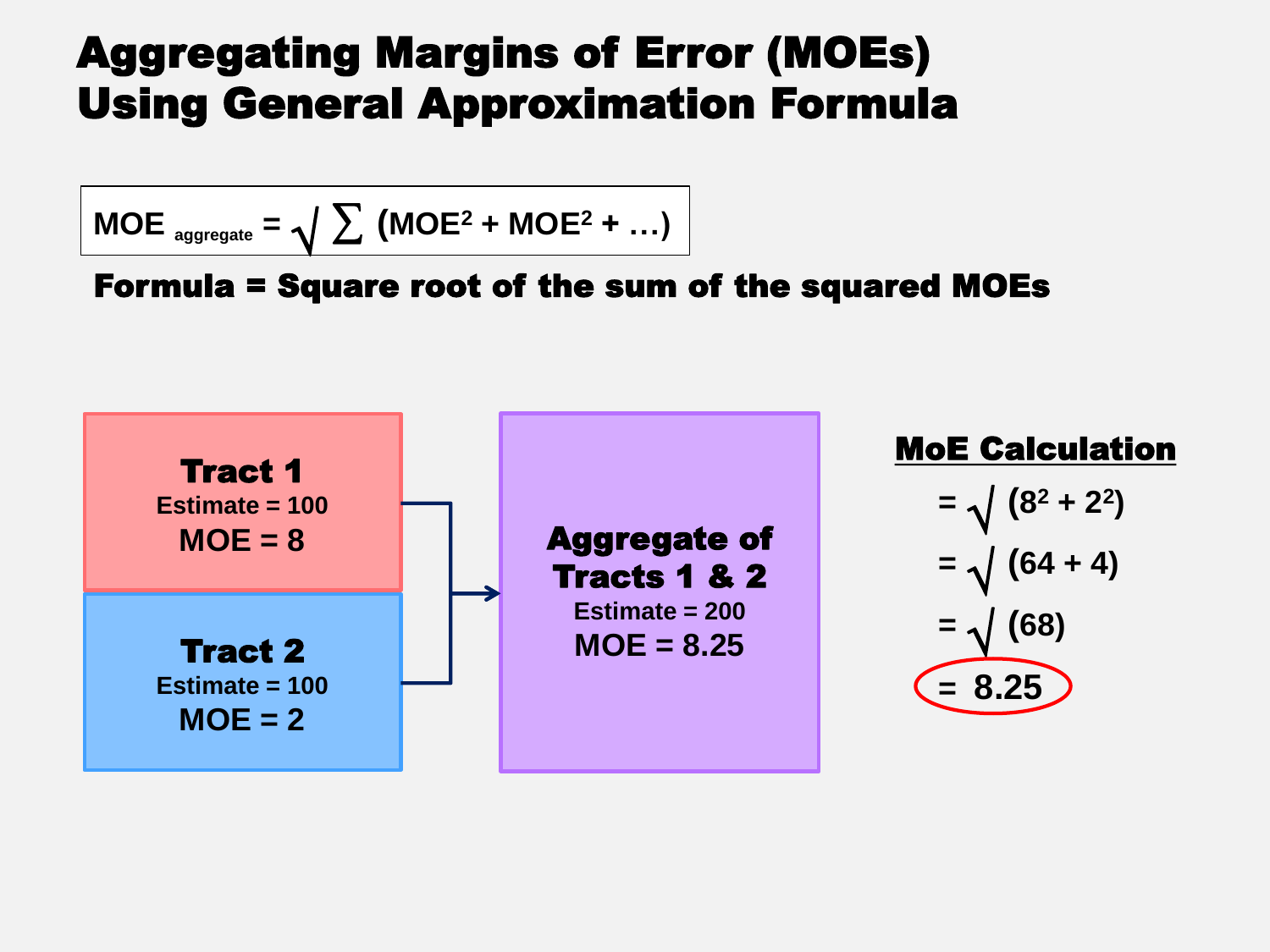#### Median Percent Deviation from Published MOEs Count Estimates Calculated in NYC Census FactFinder New York City Tracts to PUMAs, 2009-2013 ACS Summary File



Note: MOEs associated with estimates of zero were omitted. Source: U.S. Census Bureau, American Community Survey, 2009-2013 Summary File Population Division-New York City Department of City Planning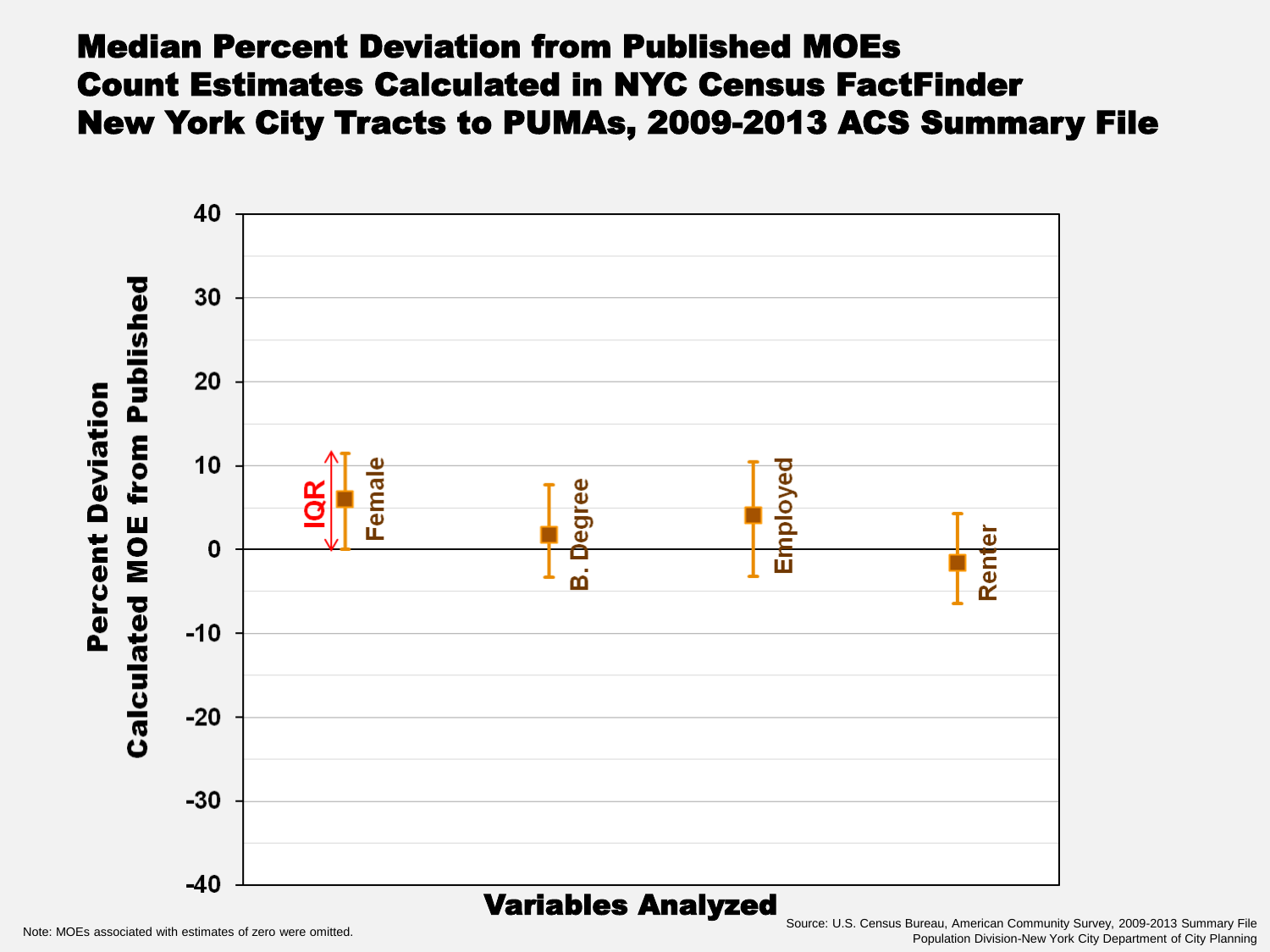#### Average Percent Deviation from Published MOEs Count Estimates for Bachelor's Degree Variable New York City Tracts to PUMAs, 2009-2013 ACS Summary File

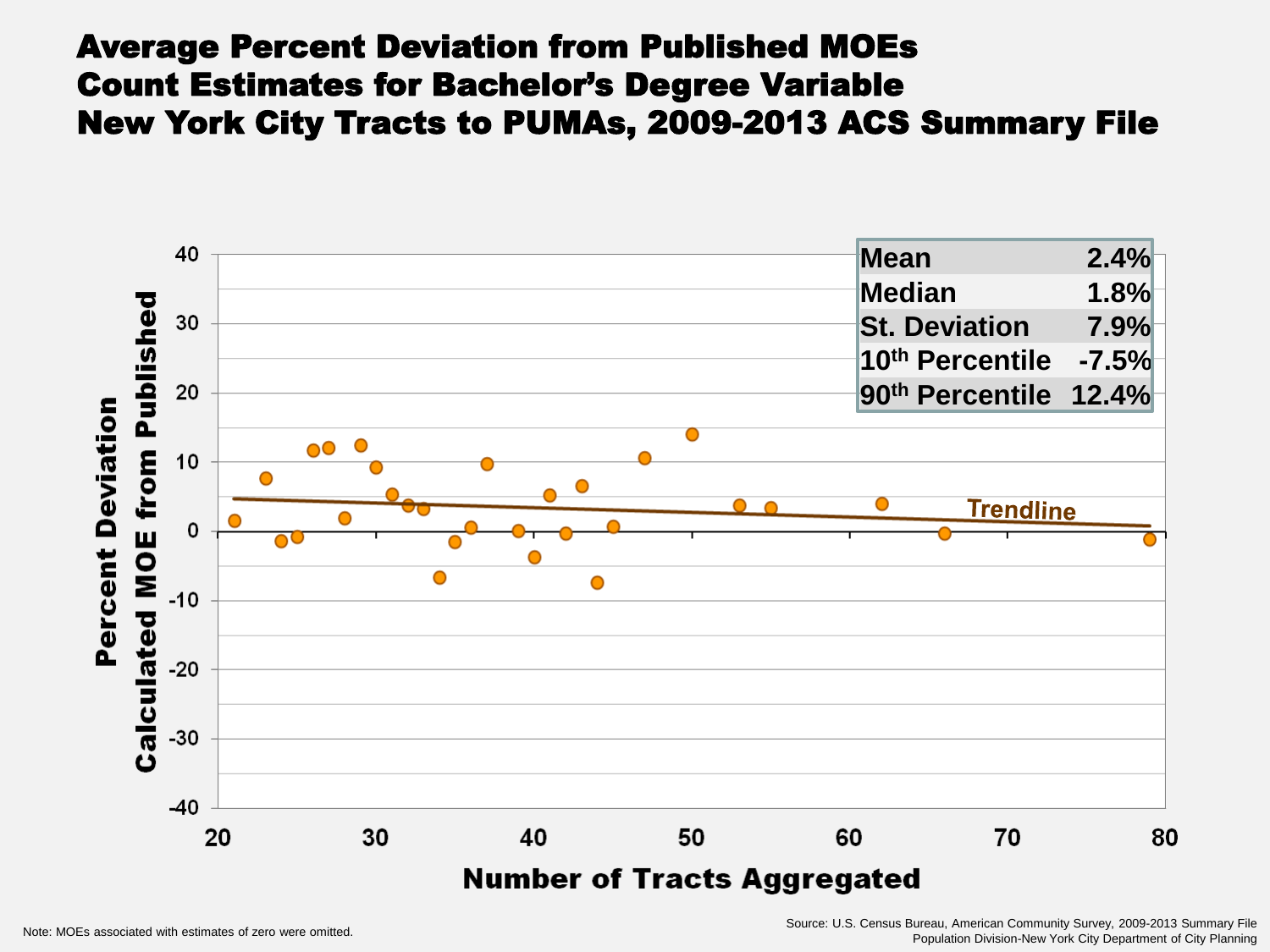### Aggregate Margins of Error for Percentages

#### General Approximation Formula

$$
MOE_{\text{aggregate}} = \sqrt{\sum (MOE^2 + MOE^2 + ...)}
$$

#### Along with

#### Percent MOE Formula

| Let:                                                            |
|-----------------------------------------------------------------|
|                                                                 |
|                                                                 |
|                                                                 |
| $SE(P) = \frac{1}{B} \sqrt{SE(A)^{2} - P^{2} \times SE(B)^{2}}$ |
|                                                                 |

If the value under the square root sign is negative, then instead use:

$$
SE(P) = \frac{1}{B}\sqrt{SE(A)^2 + P^2 \times SE(B)^2}
$$

If  $P = 1$  then use

$$
SE(P) = \frac{SE(A)}{B}
$$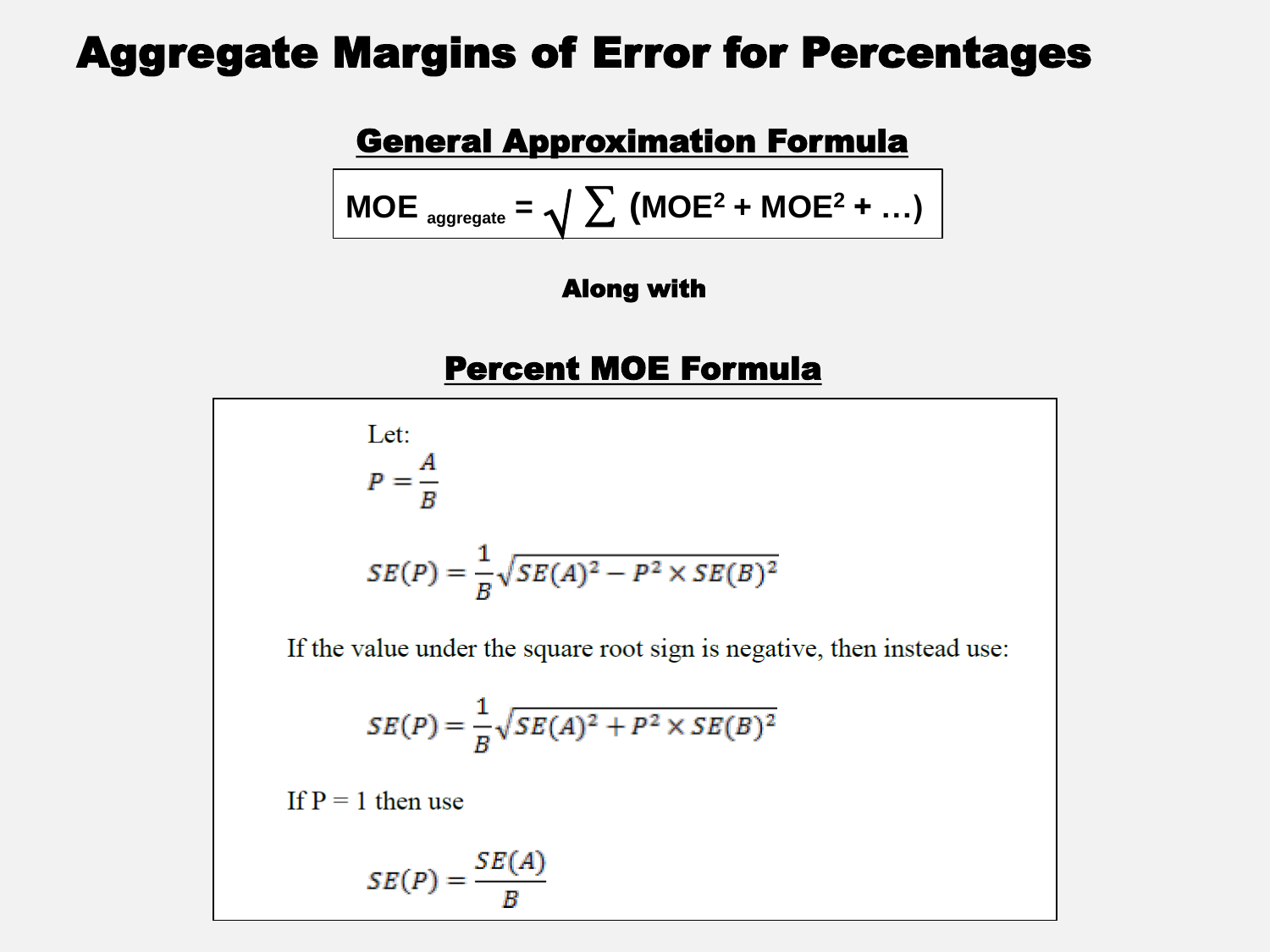#### Median Percent Deviation from Published MOEs Percent Estimates Calculated in NYC Census FactFinder New York City Tracts to PUMAs, 2009-2013 ACS Summary File



Note: MOEs associated with estimates of zero were omitted. Source: U.S. Census Bureau, American Community Survey, 2009-2013 Summary File Population Division-New York City Department of City Planning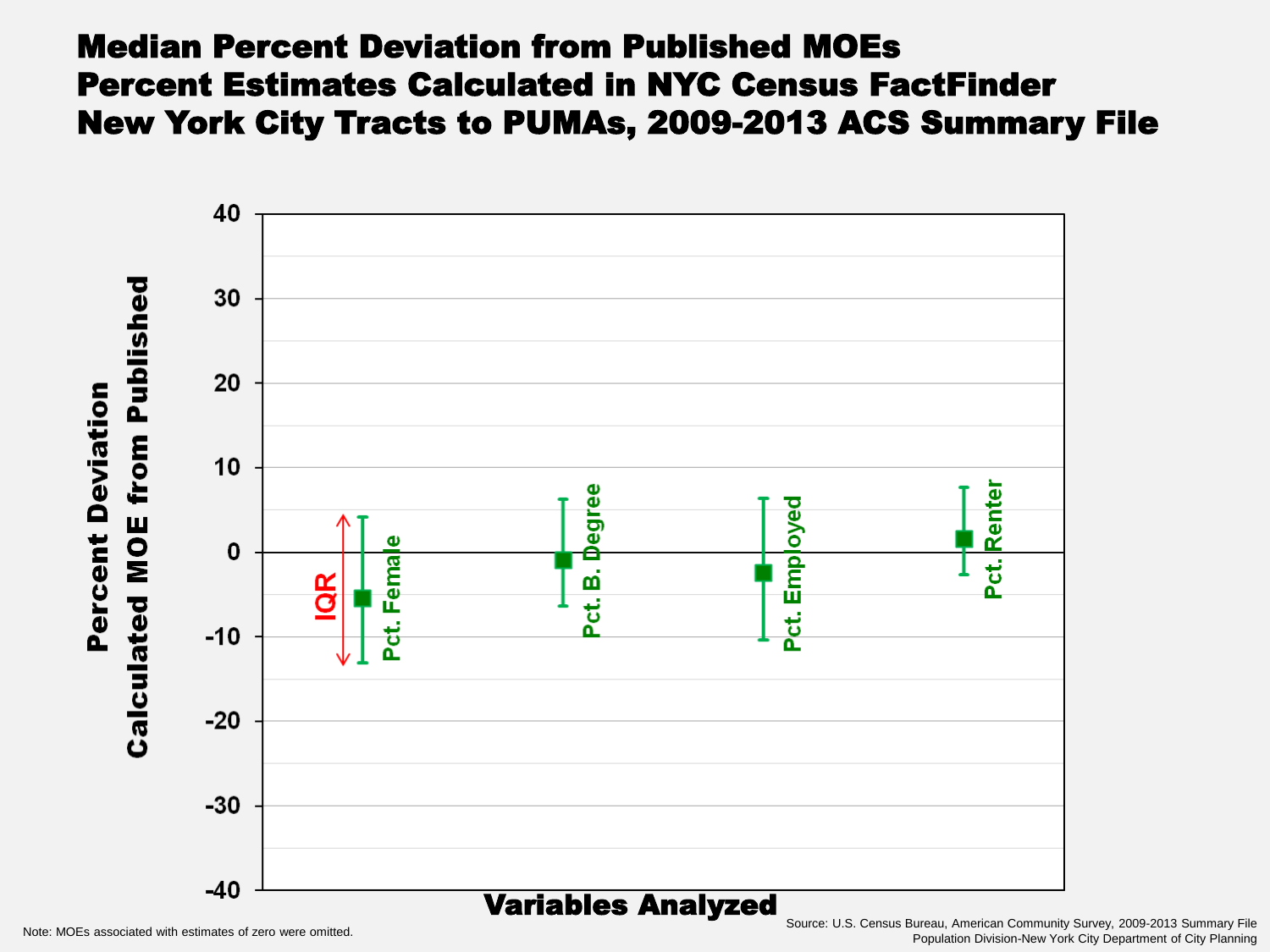# Variables Requiring Modified ACS PUMS Formula to Produce Margins of Error

# **Medians**

- **1. Median age (years)**
- **2. Median household income (dollars)**
- **3. Median family income (dollars)**
- **4. Median nonfamily income (dollars)**
- **5. Median earnings for workers (dollars)**
- **6. Median earnings for male full-time, year-round workers (dollars)**
- **7. Median earnings for female full-time, year-round workers (dollars)**
- **8. Median value of owner-occupied units (dollars)**
- **9. Median gross rent of occupied units paying rent (dollars)**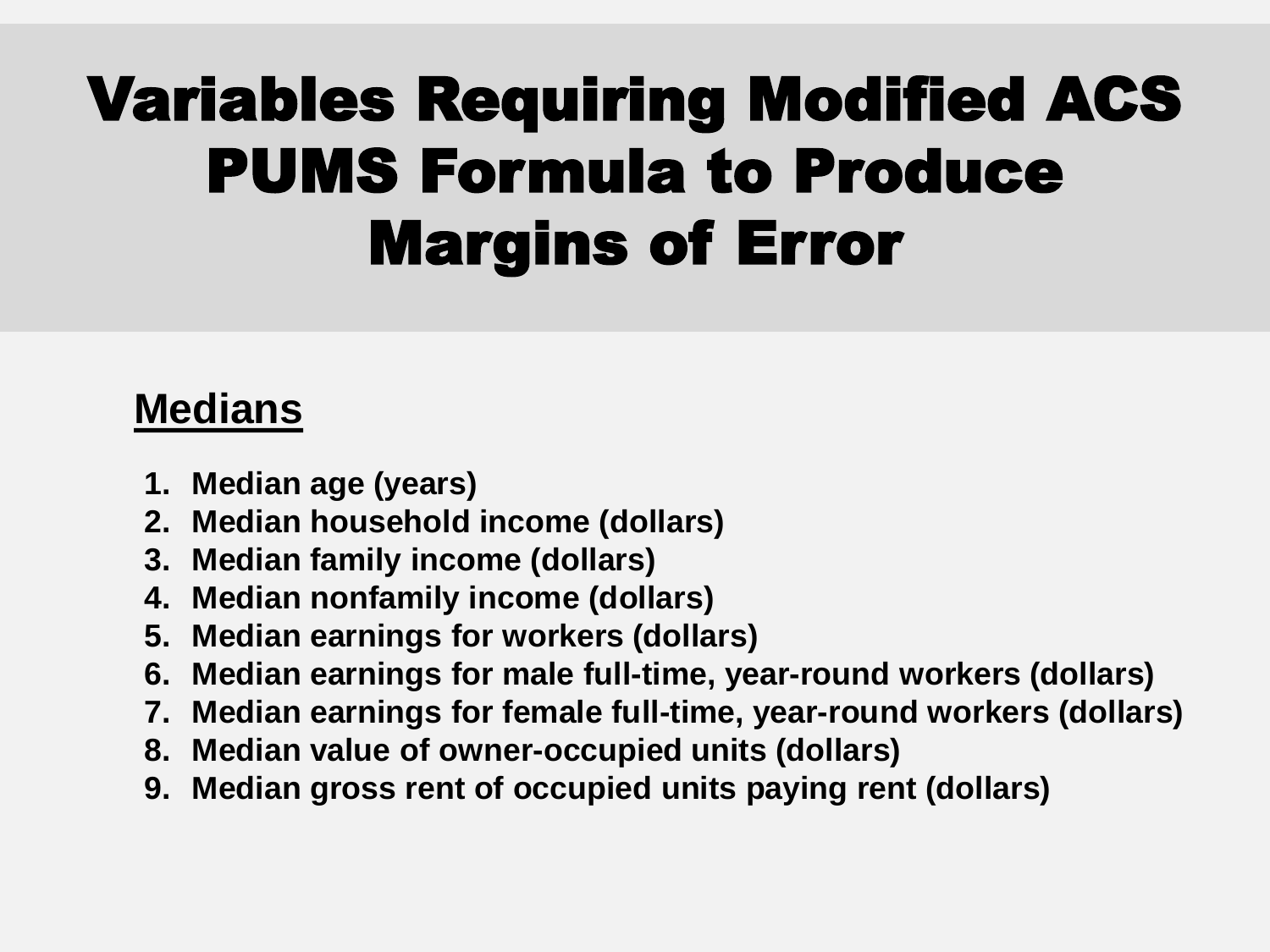#### Median Percent Deviation from Published MOEs Median Estimates Calculated in NYC Census FactFinder New York City Tracts to PUMAs, 2009-2013 ACS Summary File

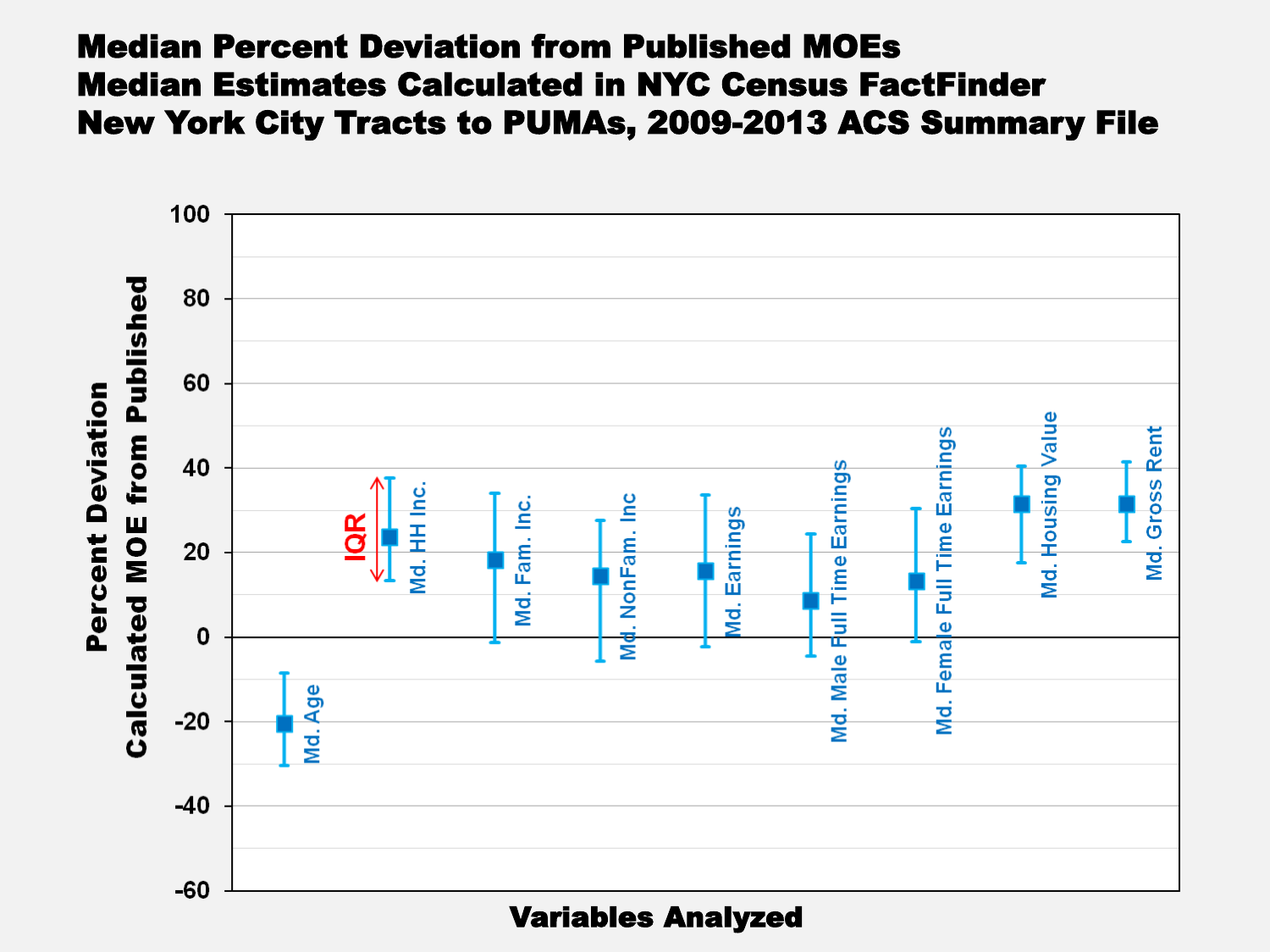# Variables Requiring Generalized Variance Functions (GVFs) to Produce Margins of Error

## **Means**

- **1. Average household size**
- **2. Average family size**
- **3. Mean travel time to work (minutes)**
- **4. Mean household income (dollars)**
- **5. Per capita income (dollars)**
- **6. Average household size of owner-occupied unit**
- **7. Average household size of renter-occupied unit**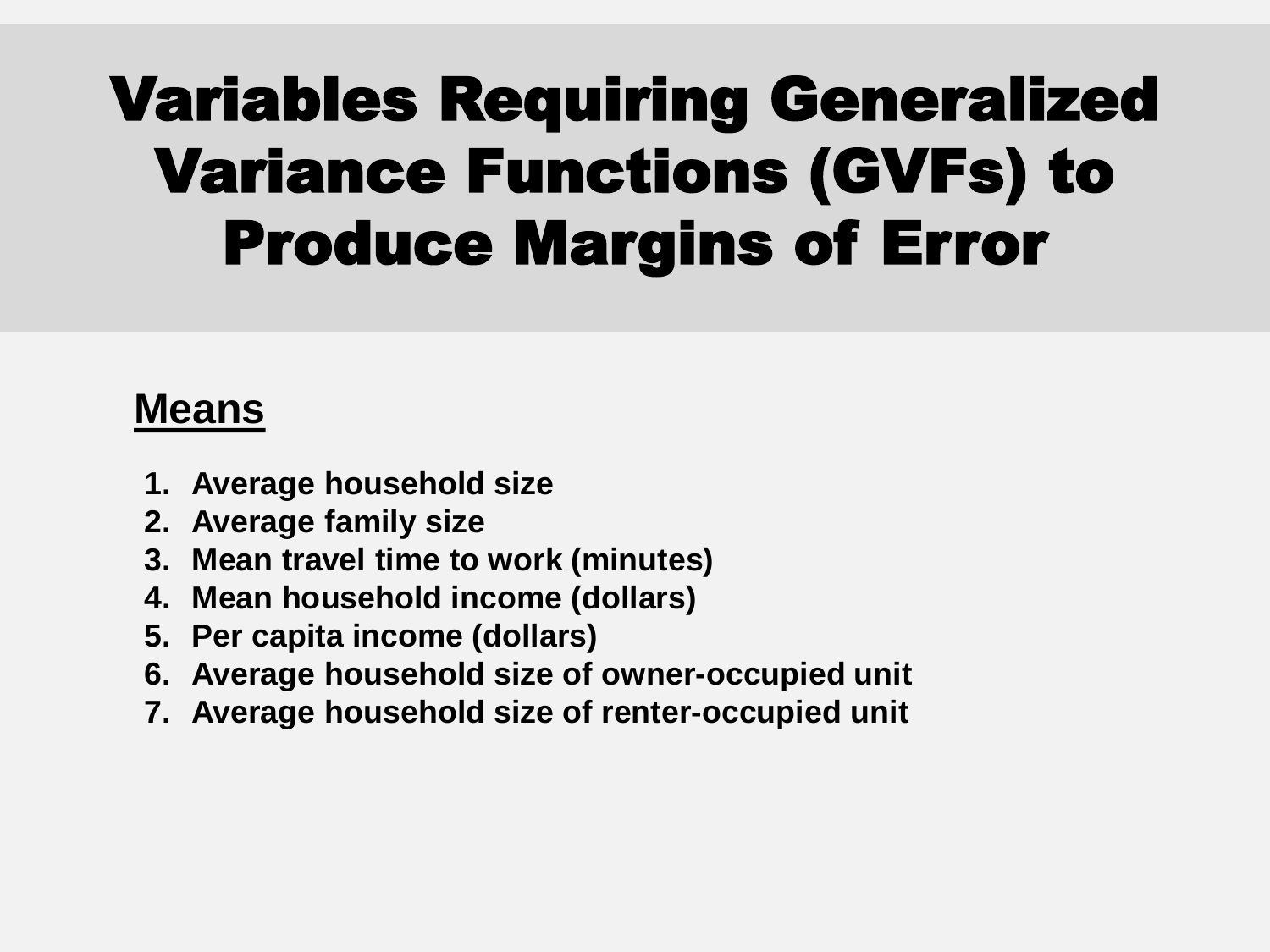#### Median Percent Deviation from Published MOEs Mean Estimates Calculated in NYC CFF New York City Tracts & ZCTAs, 2009-2013 ACS Summary File

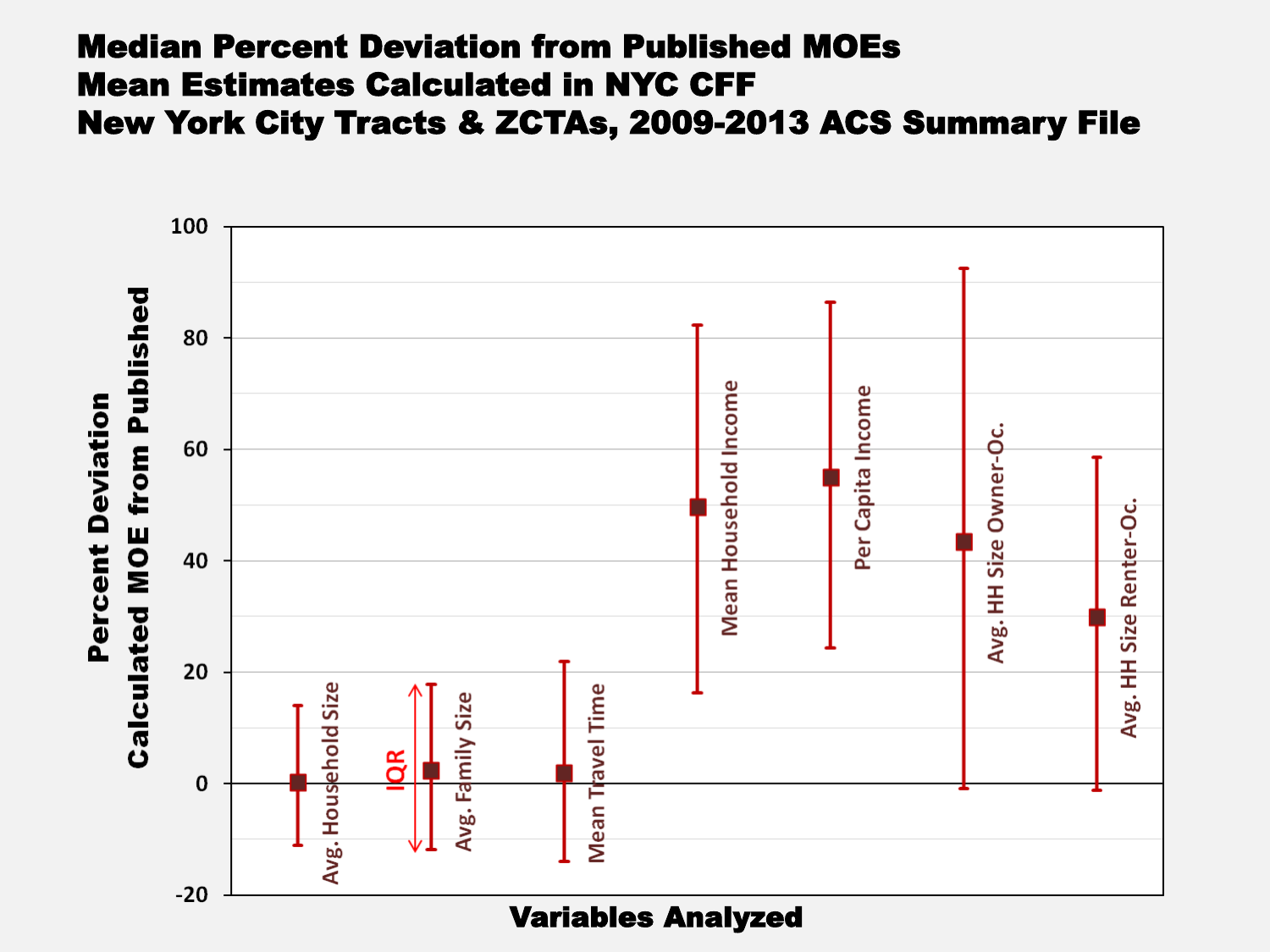#### Coefficient of Variation (CV) for Average Household Size of Renter Occupied Housing Units by Housing Unit Sample Size New York City Tracts and ZCTAs, 2009-2013 ACS

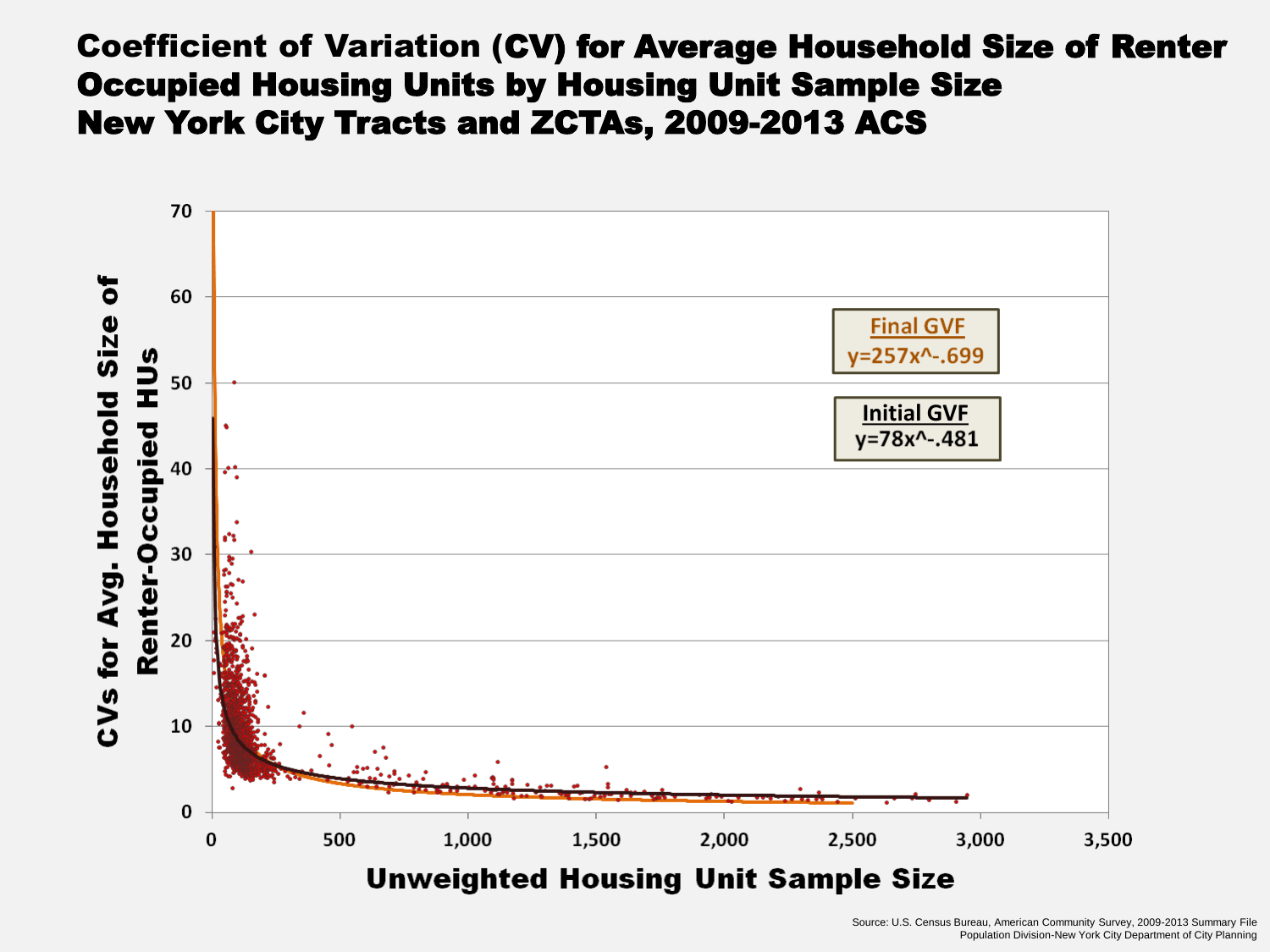## Conclusions

- Count estimate MOEs produced using the general approximation formula do not vary greatly from published MOEs in New York City
- There is little correlation between number of tracts aggregated and deviation from published MOEs
- MOEs for percents using general approximation and percent MOE formulas do not vary greatly from published MOEs
- Alternatives to general approximation formulas, including Generalized Variance Functions and modified PUMS formulas, can be used to produce reasonably reliable error estimates
- These approaches to MOE estimation can be used with confidence in aggregating ACS data, but we encourage further research that evaluates these approaches in other geographies